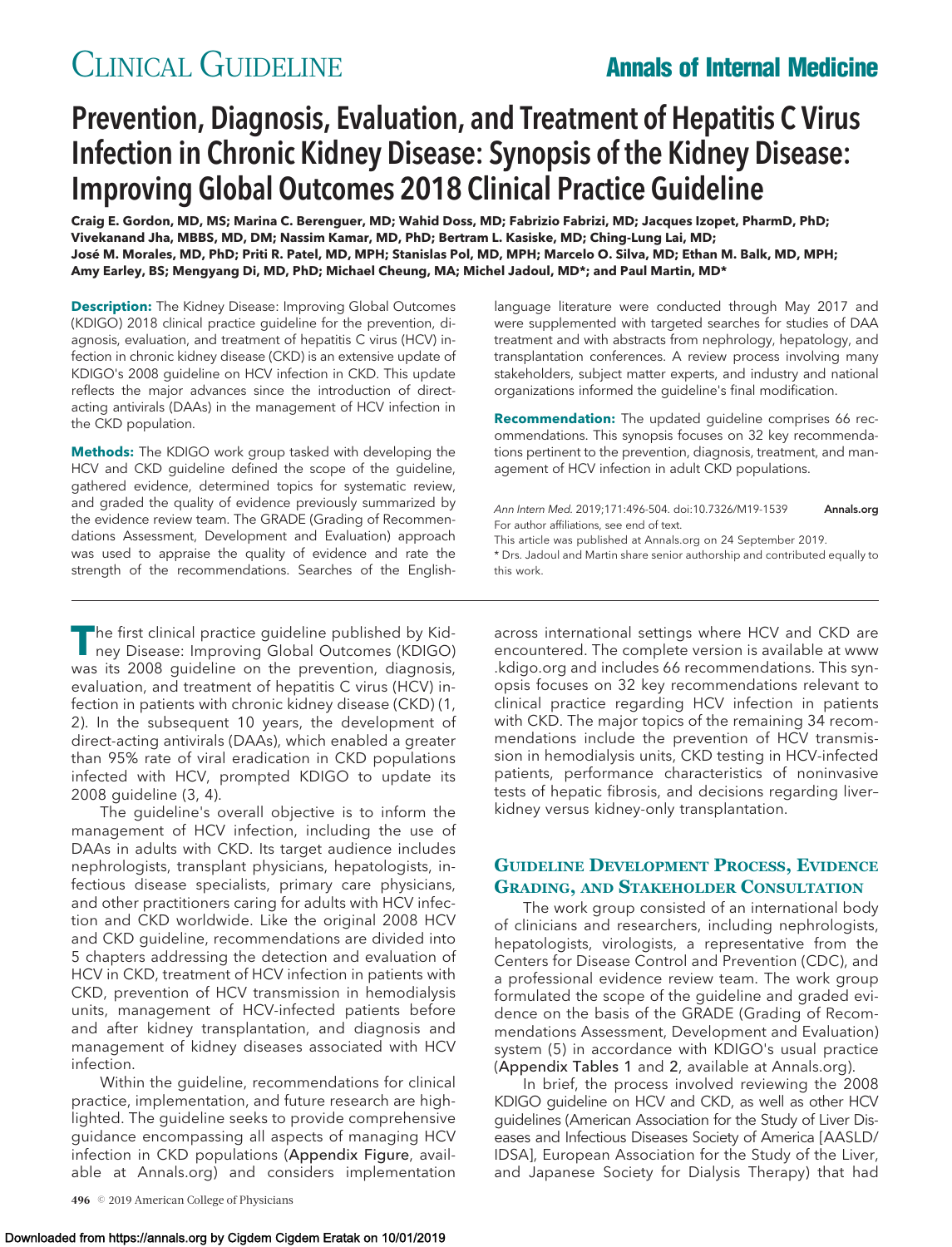sections related to CKD (6 – 8), and then developing research questions for each of the chapters. On the basis of specific research questions identified by the work group, the evidence review team conducted systematic reviews on 7 topics: HCV treatment in CKD populations (chapters 2, 4, and 5), pretransplant noninvasive testing for hepatic fibrosis (chapter 1), outcome of isolation of HCV-infected patients in hemodialysis units (chapter 3), outcomes with early versus late kidney transplantation for HCV-infected patients on the waitlist (chapter 4), transplantation of kidneys from HCV-infected donors to HCV-infected recipients (chapter 4), predictors of CKD progression associated with HCV (chapter 1), and relationships between HCV and graft loss and mortality in kidney transplant recipients (chapter 4). The search parameters are presented in Appendix Table 3 (available at [Annals.org\)](http://www.annals.org). The formal literature search identified 125 eligible studies, which were summarized and assessed for quality by using the GRADE methodology (5). The work group then developed guideline statements rated as strong (level 1) or weak (level 2) on the basis of the strength of evidence from the systematic review as well as other evidence from non-CKD populations. In accordance with GRADE, the strength of the evidence supporting each guideline statement was rated from high (A) to very low (D). Guideline statements providing general guidance, and therefore not based on systematic evidence review, were labeled "nongraded."

The guideline statements and supporting text subsequently underwent external stakeholder review by individuals and organizations worldwide with expertise in the field. The final document incorporated comments and suggestions from the external review where appropriate.

# **CHAPTER 1: RECOMMENDATIONS RELATED TO THE DETECTION AND EVALUATION OF HCV IN CKD**

1.1.1. We recommend screening all patients for HCV infection at the time of initial evaluation of CKD (1C).

1.1.1.1. We recommend using an immunoassay followed by nucleic acid testing (NAT) if immunoassay is positive (1A).

Hepatitis C virus infection is more prevalent among persons with CKD than it is in the general population. Approximately 5% of patients receiving incident dialysis have HCV-positive results on enzyme-linked immunosorbent assay (EIA) (9), compared with an estimated 1% of the general U.S. population (10). Recent studies implicated HCV infection as an independent risk factor for faster rates of CKD progression (11), related in part to the association of HCV with several glomerulonephritides but probably also independent of this connection. The AASLD/IDSA and CDC recommend 1-time HCV testing for the 1945 to 1965 birth cohort because of a higher prevalence of the virus in this group (6, 12). In addition, the AASLD/IDSA and CDC recommend HCV testing for high-risk patients, including those who

### *Table 1.* AASLD/IDSA Guidelines for 1-Time HCV Testing With a Focus on Recommendations Relevant to CKD Populations\*

| Patients should be tested if they:<br>Were born between 1945 and 1965, regardless of other risk factors<br>Ever required long-term hemodialysis                                             |
|---------------------------------------------------------------------------------------------------------------------------------------------------------------------------------------------|
| Received a solid organ transplant, particularly if before July 1992 or if<br>they were informed that the donor had HCV                                                                      |
| Ever used injection drugs                                                                                                                                                                   |
| Ever used intranasal drugs                                                                                                                                                                  |
| Were ever incarcerated                                                                                                                                                                      |
| Have HIV infection                                                                                                                                                                          |
| Have had any percutaneous/parenteral exposure to blood or other<br>body fluids, including needlestick, sharp, or mucosal exposure<br>(health care providers)                                |
| $\lambda$ , $\lambda$ , $\lambda$ , $\lambda$ , $\lambda$ , $\lambda$ , $\lambda$ , $\lambda$ , $\lambda$ , $\lambda$ , $\lambda$ , $\lambda$ , $\lambda$ , $\lambda$ , $\lambda$<br>$\sim$ |

AASLD = American Association for the Study of Liver Diseases; CKD = chronic kidney disease; HCV = hepatitis C virus; IDSA = Infectious Diseases Society of America.

\* The complete list is available at www.HCVguidelines.org.

have ever required long-term hemodialysis, have used injection or intranasal drugs, received a solid organ transplant before July 1992, have HIV infection, or were ever incarcerated (6) (Table 1). The recommendation to screen all patients for HCV at the time of initial CKD evaluation is based on these guideline recommendations, the higher prevalence of HCV infection among patients with CKD, and the more rapid CKD progression seen in patients with CKD and HCV infection compared with uninfected patients (13). Future studies should determine the degree of clinical benefit of this strategy of HCV testing in patients with CKD. Repeated HCV testing is prudent for patients who may be continuously exposed to HCV, such as through ongoing drug use or long-term hemodialysis. Decisions regarding the benefit of HCV screening in patients with CKD may be informed by a recent report describing a slower decrease in glomerular filtration rate (GFR) after versus before successful HCV treatment in patients with an estimated GFR less than 60 mL/min/1.73 m<sup>2</sup> (14).

### **Recommendations Related to HCV Testing in Patients With End-Stage Kidney Disease**

1.1.2. We recommend screening all patients for HCV infection upon initiation of in-center hemodialysis or upon transfer from another dialysis facility or modality (1A).

1.1.2.1. We recommend using NAT alone or an immunoassay followed by NAT if immunoassay is positive (1A).

1.1.3. We suggest screening all patients for HCV infection upon initiation of peritoneal dialysis or home hemodialysis (2D).

1.1.4. We recommend screening all patients for HCV infection at the time of evaluation for kidney transplantation (1A).

The prevalence of HCV in the hemodialysis population exceeds that of the general population, with approximately 10% of patients in the recent DOPPS (Dialysis Outcomes and Practice Patterns Study) analyses having positive results on EIA, also known as anti-HCV or HCV antibody testing (9, 15). The high HCV prevalence occurs as a result of the high prevalence of HCV

[Annals.org](http://www.annals.org) **Annals of Internal Medicine • Vol. 171 No. 7 • 1 October 2019 497**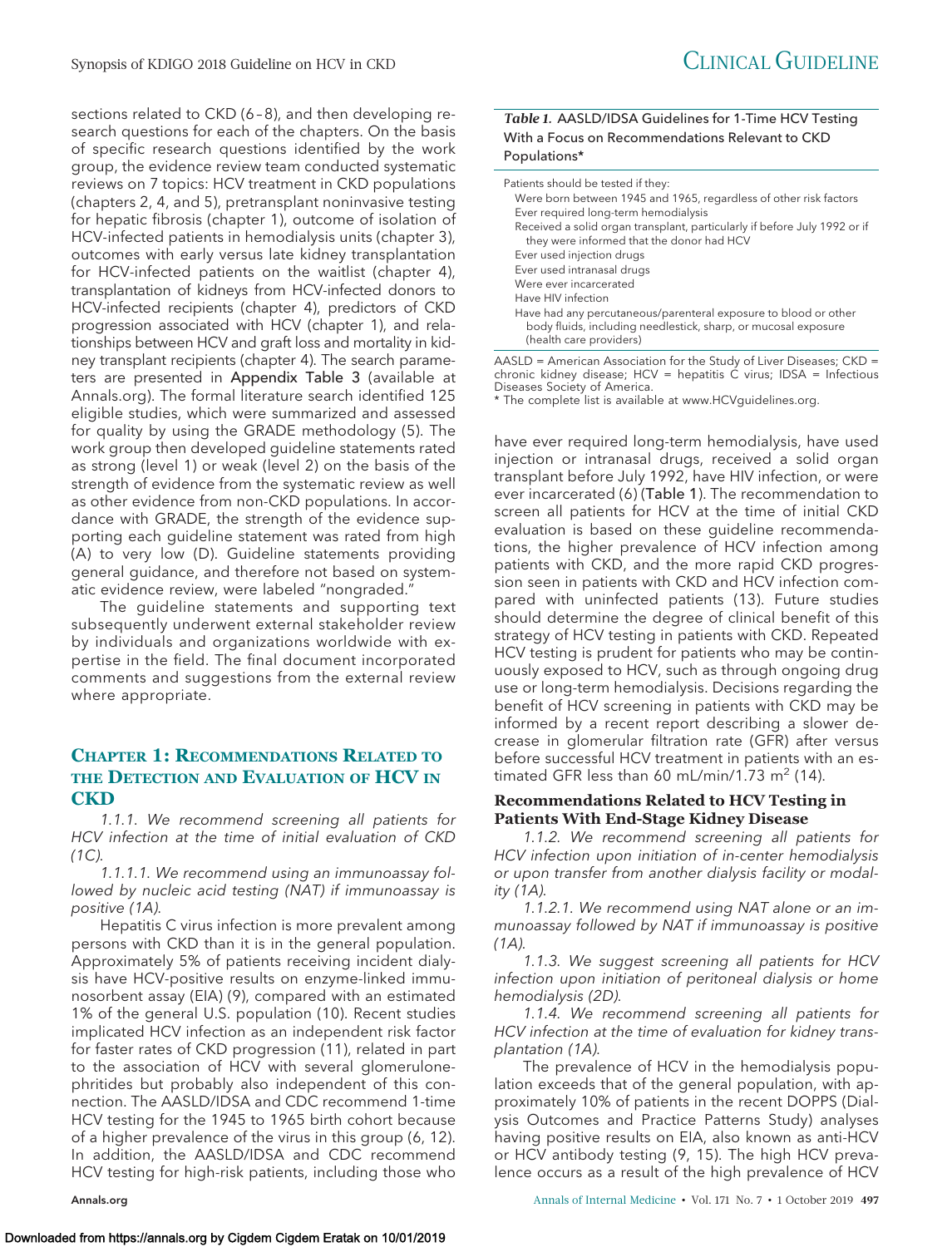on initiation of dialysis (9) as well as nosocomial transmission within hemodialysis units. Testing for HCV before the start of in-center hemodialysis (including a transition from another dialysis method) and upon transfer between hemodialysis facilities provides the opportunity to identify patients potentially exposed to HCV at the previous facility. Acute HCV infection in hemodialysis units is identified by monitoring liver biochemical test results for increases above baseline, which may suggest acute HCV infection and prompt testing for HCV viremia several months before EIA testing shows positive results. The recommendation for HCV testing in patients receiving peritoneal dialysis or home hemodialysis is based on limited evidence; nevertheless, it is a prudent approach. Testing for HCV is recommended for kidney transplant candidates to determine who is at risk for progressive hepatic disease and might benefit from an HCV-infected donor kidney and to select the optimal HCV treatment strategies for transplant candidates.

Nucleic acid testing confirms active HCV infection (HCV RNA positivity or viremia); however, EIA followed by NAT for patients with positive EIA results, ideally via reflex testing, is a reasonable approach with adequate sensitivity and specificity in immunocompetent patients. Nonetheless, NAT is the most appropriate firstline test for immunocompromised kidney transplant recipients, and possibly for patients receiving hemodialysis, because of concerns regarding delayed seroconversion in acute HCV infection (the window period). The choice between EIA and NAT is informed by the prevalence and incidence of HCV in individual hemodialysis units, because the risk for false-negative EIA results rises with increasing HCV prevalence (closely associated with incidence) in the dialysis population (1).

# **CHAPTER 2: RECOMMENDATIONS RELATED TO TREATMENT OF HCV INFECTION IN PATIENTS WITH CKD**

### **Treatment in Patients With CKD GFR Category G1 to G5 and G5D**

2.1. We recommend that all CKD patients infected with HCV be evaluated for antiviral therapy (1A).

2.1.1. We recommend an interferon-free regimen (1A).

2.1.2. We recommend that the choice of specific regimen be based on HCV genotype (and subtype), viral load, prior treatment history, drug–drug interactions, glomerular filtration rate (GFR), stage of hepatic fibrosis, kidney and liver transplant candidacy, and comorbidities (1A).

2.2. We recommend that patients with GFR ≥30 mL/  $min/1.73$   $m^2$  (CKD G1-G3b) be treated with any licensed direct-acting antiviral (DAA)-based regimen  $(1A)$ .

2.3. Patients with GFR <30 mL/min/1.73  $m^2$  (CKD G4 –G5D) should be treated with a ribavirin-free DAAbased regimen.

The development of DAAs has changed the approach to HCV treatment in patients with CKD since the 2008 guideline. Interferon treatment no longer is recommended because of high adverse event rates and modest sustained virologic response (SVR) rates of 37% to 41% (16, 17). Moreover, interferon is contraindicated in kidney transplant recipients because of a high risk for acute rejection and allograft loss (18). Treatment with DAAs achieves SVR rates of 90% to 100%, with few adverse events, even in patients with CKD G4 to G5, patients with end-stage kidney disease (ESKD), and kidney transplant recipients (19 –22). All patients with CKD should be evaluated for DAA treatment, with the specific regimen determined by HCV genotype, viral load, treatment history, GFR, hepatic fibrosis stage, and kidney and liver transplant candidacy and after consideration of drug–drug interactions. Figure 1 presents a treatment algorithm based on CKD stage and HCV genotype.

The evidence base regarding DAA treatment in CKD populations is evolving rapidly, requiring professional organizations to frequently update recommendations regarding choice of antiviral regimens. Clinicians should refer to [www.HCVguidelines.org,](http://www.HCVguidelines.org) a useful resource that is updated frequently to reflect new evidence (6). Key studies in CKD populations include C-SURFER, a randomized controlled trial of immediate versus delayed treatment with a 12-week course of elbasvir and grazoprevir in 224 patients with HCV genotype 1 and CKD G4 to G5 (76% with ESKD) (22). The SVR rate was 94% in patients who received immediate treatment and 98% in those whose therapy was deferred (19). No patients discontinued treatment because of adverse events. Likewise, the pangenotypic regimen of glecaprevir and pibrentasvir for 12 weeks resulted in a 98% SVR rate in 104 patients with CKD G4 to G5 (82% with ESKD) (21). Four patients discontinued treatment, but 3 of them achieved an SVR. Although studies have reported the use of sofosbuvir-based regimens in CKD G4 to G5 and ESKD, sofosbuvir is excreted renally and is not approved by the U.S. Food and Drug Administration (FDA) for use in patients with a GFR below 30 mL/min/1.73  $m^2$ .

Extrapolation of data from several studies in non-CKD populations (which probably included some patients with CKD G1 to G3b) (23, 24) has shown that patients with CKD who have a GFR of at least 30 mL/  $m$ in/1.73 m<sup>2</sup> may receive treatment with any licensed DAA regimen. Patients with a GFR below 30 mL/min/ 1.73  $m<sup>2</sup>$  should receive therapy with the specific regimens outlined earlier (Table 2).

### **HCV Treatment for Kidney Transplant Recipients**

2.4. We recommend that all kidney transplant recipients infected with HCV be evaluated for treatment (1A).

2.4.1. We recommend treatment with a DAA-based regimen (1A).

2.4.2. We recommend that the choice of regimen be based on HCV genotype (and subtype), viral load, prior treatment history, drug–drug interactions, GFR,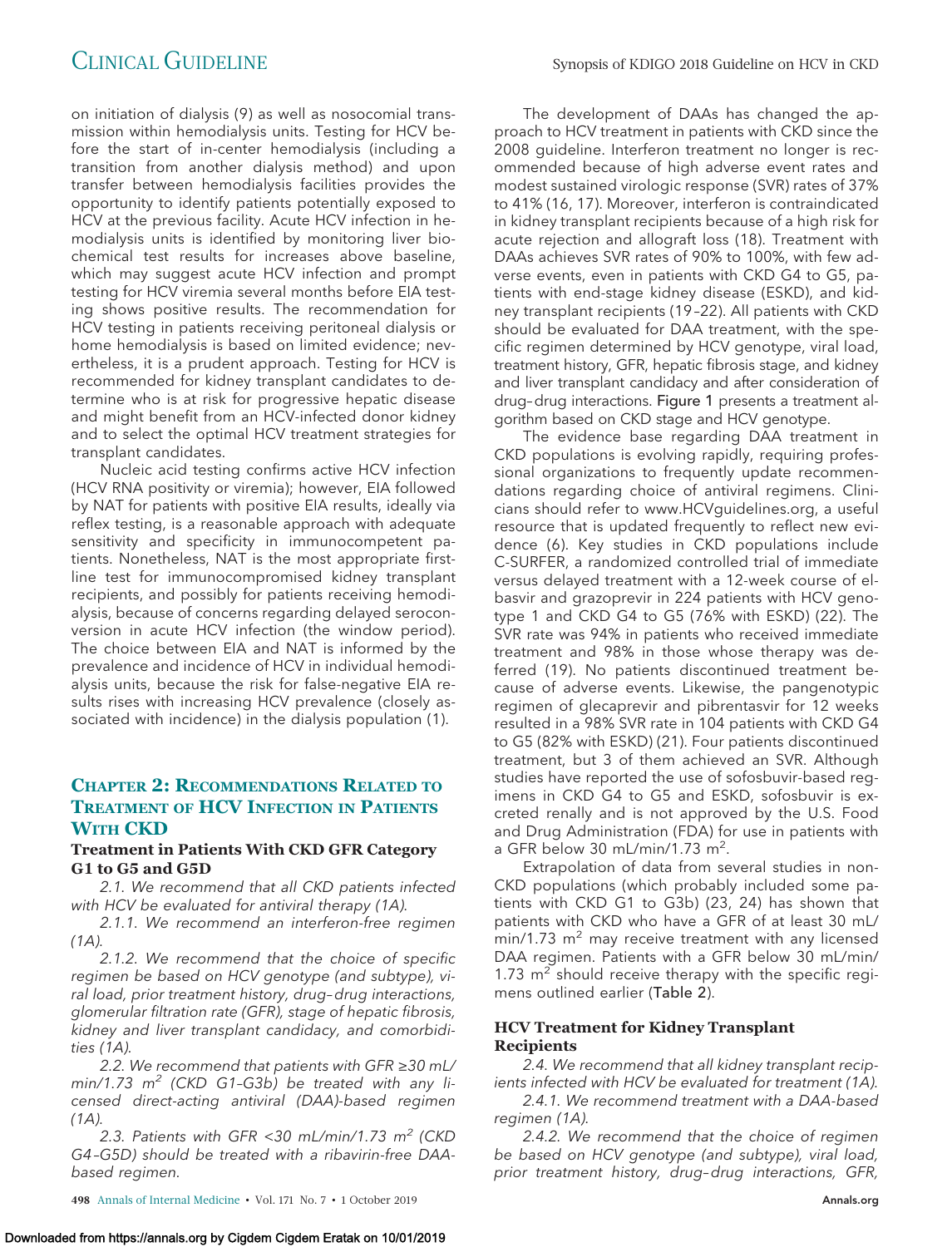#### *Figure 1.* Treatment scheme for CKD GFR categories G1 to G5D.



Recommendation grades (1 or 2) and strength of evidence (A to D) are provided for each recommended treatment regimen and HCV genotype. Sofosbuvir/velpatasvir-based regimens are not shown here because they were not formally reviewed by the evidence review team at the time of guideline publication. However, these regimens may be considered in patients with CKD G1 to G3b given their availability in certain jurisdictions. + = positive results; CKD = chronic kidney disease; DAA = direct-acting antiviral; GFR = glomerular filtration rate; HCV = hepatitis C virus; NAT = nucleic acid testing.

stage of hepatic fibrosis, liver transplant candidacy, and comorbidities (1A).

2.4.3. We recommend avoiding treatment with interferon (1A).

2.4.4. We recommend pre-treatment assessment for drug–drug interactions between the DAA-based regimen and other concomitant medications including immunosuppressive drugs in kidney transplant recipients (1A).

2.4.4.1. We recommend that calcineurin inhibitor levels be monitored during and after DAA treatment (1B).

Studies of DAA treatment in kidney transplant recipients generally have enrolled patients with a GFR of 30  $mL/min/1.73$  m<sup>2</sup> or higher and therefore have included sofosbuvir-based regimens. Treatment with DAAs in kidney transplant recipients has resulted in SVR rates exceeding 95%. Colombo and colleagues (20) reported an SVR of 100% after 114 kidney transplant recipients received treatment with sofosbuvir and ledipasvir, with only 1% discontinuing treatment because of adverse events. A study combining kidney and liver transplant recipients demonstrated an overall SVR of 98% after treatment with glecaprevir and pibrentasvir, with all 20 kidney transplant recipients achieving an SVR (25).

For kidney transplant recipients, the selection of DAA regimen should reflect HCV genotype, viral load, treatment history, GFR, and hepatic fibrosis stage, and particularly should consider drug–drug interactions between the DAA and other medications, notably calcineurin inhibitors. Information on drug–drug interactions is available at [www.hep-druginteractions.org,](http://www.hep-druginteractions.org)

which is updated frequently on the basis of new data. Clinicians providing care for HCV-infected kidney transplant recipients should have a heightened awareness of changes in allograft function, particularly in those receiving calcineurin inhibitors, because increased or decreased plasma levels have been described as a result of drug–drug interactions with DAAs. Treatment of HCV infection in kidney transplant recipients should follow the algorithm in Figure 2 and the specific regimens outlined in Table 2. Although early evidence suggests that most DAAs may be used safely in patients receiving transplant immunosuppressive agents, and most DAAs are FDA-approved for patients with a GFR above 30 mL/min/1.73  $m^2$ , the clinical experience with DAAs in organ transplant recipients remains relatively sparse; therefore, careful attention to treatment in this population is prudent.

### **Timing of Treatment in Kidney Transplant Candidates**

2.1.3. Treat kidney transplant candidates in collaboration with the transplant center to optimize timing of therapy (not graded).

As a result of the universally high SVR rates in all CKD populations, decisions regarding optimal timing of treatment for transplant candidates should include the transplant center (26). Kidney transplant candidates with HCV who are willing to accept a kidney from an HCV-infected donor may benefit from a shorter waitlist time if they forgo treatment until after receiving the HCV-positive donor organ, a graft that might otherwise be discarded (27). However, kidney transplant candi-

[Annals.org](http://www.annals.org) **Annals of Internal Medicine • Vol. 171 No. 7 • 1 October 2019 499**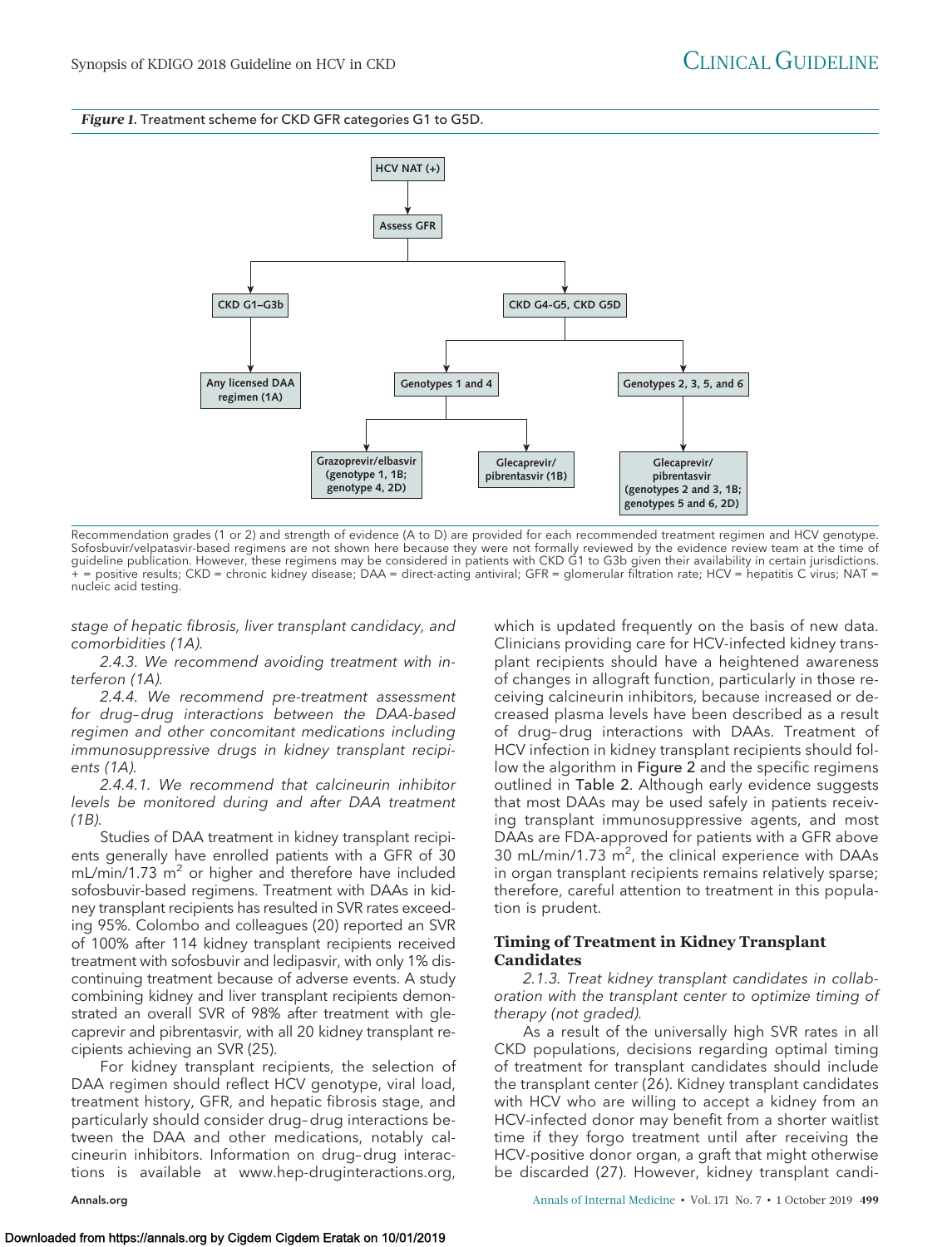| <b>Patients (GFR)t</b>                                                                                               | <b>Recommended Regimens (Strength</b><br>of Evidence)          | Alternate Regimens (Strength of<br>Evidence)                                      |  |
|----------------------------------------------------------------------------------------------------------------------|----------------------------------------------------------------|-----------------------------------------------------------------------------------|--|
| Persons with CKD G4-G5 (<30 mL/min/1.73 m <sup>2</sup> ),<br>including kidney transplant recipients‡<br>HCV genotype |                                                                |                                                                                   |  |
| 1a                                                                                                                   | Grazoprevir/elbasvir (1B)                                      | Ritonavir-boosted paritaprevir, ombitasvir,<br>and dasabuvir§ with ribavirin (2D) |  |
|                                                                                                                      | Glecaprevir/pibrentasvir (1B)                                  | Daclatasvir/asunaprevir (2C)                                                      |  |
| 1 <sub>b</sub>                                                                                                       | Grazoprevir/elbasvir (1B)                                      | Ritonavir-boosted paritaprevir, ombitasvir,<br>and dasabuvir§ (2D)                |  |
|                                                                                                                      | Glecaprevir/pibrentasvir (1B)                                  | Daclatasvir/asunaprevir (2C)                                                      |  |
| 2, 3                                                                                                                 | Glecaprevir/pibrentasvir (1B)                                  |                                                                                   |  |
| 4                                                                                                                    | Grazoprevir/elbasvir (2D)                                      | $\overline{\phantom{0}}$                                                          |  |
|                                                                                                                      | Glecaprevir/pibrentasvir (1B)                                  |                                                                                   |  |
| 5, 6                                                                                                                 | Glecaprevir/pibrentasvir (2D)                                  | $\overline{\phantom{0}}$                                                          |  |
| Kidney transplant recipients ( $\geq$ 30 mL/min/1.73 m <sup>2</sup> )<br>HCV genotype                                |                                                                |                                                                                   |  |
| 1a                                                                                                                   | Sofosbuvir with ledipasvir, daclatasvir,<br>or simeprevir (1B) | Sofosbuvir/ribavirin (2D)                                                         |  |
|                                                                                                                      | Glecaprevir/pibrentasvir (1C)                                  | $\overline{\phantom{0}}$                                                          |  |
| 1 <sub>b</sub>                                                                                                       | Sofosbuvir with ledipasvir, daclatasvir,<br>or simeprevir (1B) |                                                                                   |  |
|                                                                                                                      | Glecaprevir/pibrentasvir (1C)                                  |                                                                                   |  |
| 2, 3, 5, 6                                                                                                           | Glecaprevir/pibrentasvir (1D)                                  | Sofosbuvir/daclatasvir/ribavirin (2D)¶                                            |  |
| 4                                                                                                                    | Sofosbuvir with ledipasvir, daclatasvir,<br>or simeprevir (1D) |                                                                                   |  |
|                                                                                                                      | Glecaprevir/pibrentasvir (1D)                                  |                                                                                   |  |

AASLD = American Association for the Study of Liver Diseases; CKD = chronic kidney disease; GFR = glomerular filtration rate; HCV = hepatitis C virus; IDSA = Infectious Diseases Society of America.

\* Therapy duration for all regimens is usually 12 wk, but readers should consult guidelines from the AASLD/IDSA or European Association for the Study of the Liver for latest guidance. We recommend that patients with CKD and a GFR ≥30 mL/min/1.73 m<sup>2</sup> (CKD G1–G3b) receive treatment with any licensed direct-acting antiviral regimen. Sofosbuvir/velpatasvir-based regimens are not listed here because they were not formally reviewed by the evidence review team at the time of guideline publication. However, these regimens may be considered in patients with a GFR ≥30 mL/min/1.73  $m<sup>2</sup>$  given their availability in certain jurisdictions.

† For patients with CKD G5 who are receiving peritoneal dialysis, no evidence or data are available; therefore, following the proposed regimens for patients receiving hemodialysis is reasonable.

 $^\dagger$  Little published evidence exists to guide treatment regimens in kidney transplant recipients with a GFR <30 mL/min/1.73 m² (CKD G4T-G5T). For these patients, regimens should be selected to avoid drug–drug interactions, particularly with calcineurin inhibitors. § Also known as the PrOD or 3D regimen.

Based on reference 25.

¶ As suggested by AASLD/IDSA guidelines (www.HCVguidelines.org).

dates with compensated cirrhosis from HCV should be considered for pretransplant treatment to induce fibrosis regression after achieving SVR to allow kidney-only transplantation.

2.5. All treatment candidates should undergo testing for HBV infection prior to therapy (not graded).

Assessment for unrecognized hepatitis B virus (HBV) infection before DAA treatment is recommended because of recent reports of fulminant HBV reactivation during DAA therapy (28). The prevalence of HBV in the hemodialysis facilities sampled in DOPPS was 3.0% (29), suggesting that the prevalence in patients with CKD probably exceeds that of the general population. Testing should include hepatitis B surface antigen, surface antibody, and core antibody and, if required by test results, HBV DNA.

# **CHAPTER 4: RECOMMENDATIONS RELATED TO THE MANAGEMENT OF HCV-INFECTED PATIENTS BEFORE AND AFTER KIDNEY TRANSPLANTATION**

4.1.1. We recommend kidney transplantation as the best therapeutic option for patients with CKD G5, irrespective of presence of HCV infection (1A).

4.1.3. Timing of HCV treatment in relation to kidney transplantation (before vs. after) should be based on donor type (living vs. deceased donor), wait-list times by donor type, center-specific policies governing the use of kidneys from HCV-infected deceased donors, HCV genotype, and severity of liver fibrosis (not graded).

4.1.3.1. We recommend that all HCV-infected patients who are candidates for kidney transplantation be considered for DAA therapy, either before or after transplantation (1A).

4.1.3.2. We suggest that HCV-infected kidney transplant candidates with a living kidney donor can be considered for treatment before or after transplantation according to HCV genotype and anticipated timing of transplantation (2B).

4.1.3.3. We suggest that if receiving a kidney from an HCV-positive donor improves the chances for transplantation, the HCV NAT-positive patient can undergo transplantation with an HCV-positive kidney and be treated for HCV infection after transplantation (2B).

#### **Use of Kidneys From HCV-Infected Donors**

4.2.1. We recommend that all kidney donors be screened for HCV infection with both immunoassay and NAT (if NAT is available) (1A).

Downloaded from https://annals.org by Cigdem Cigdem Eratak on 10/01/2019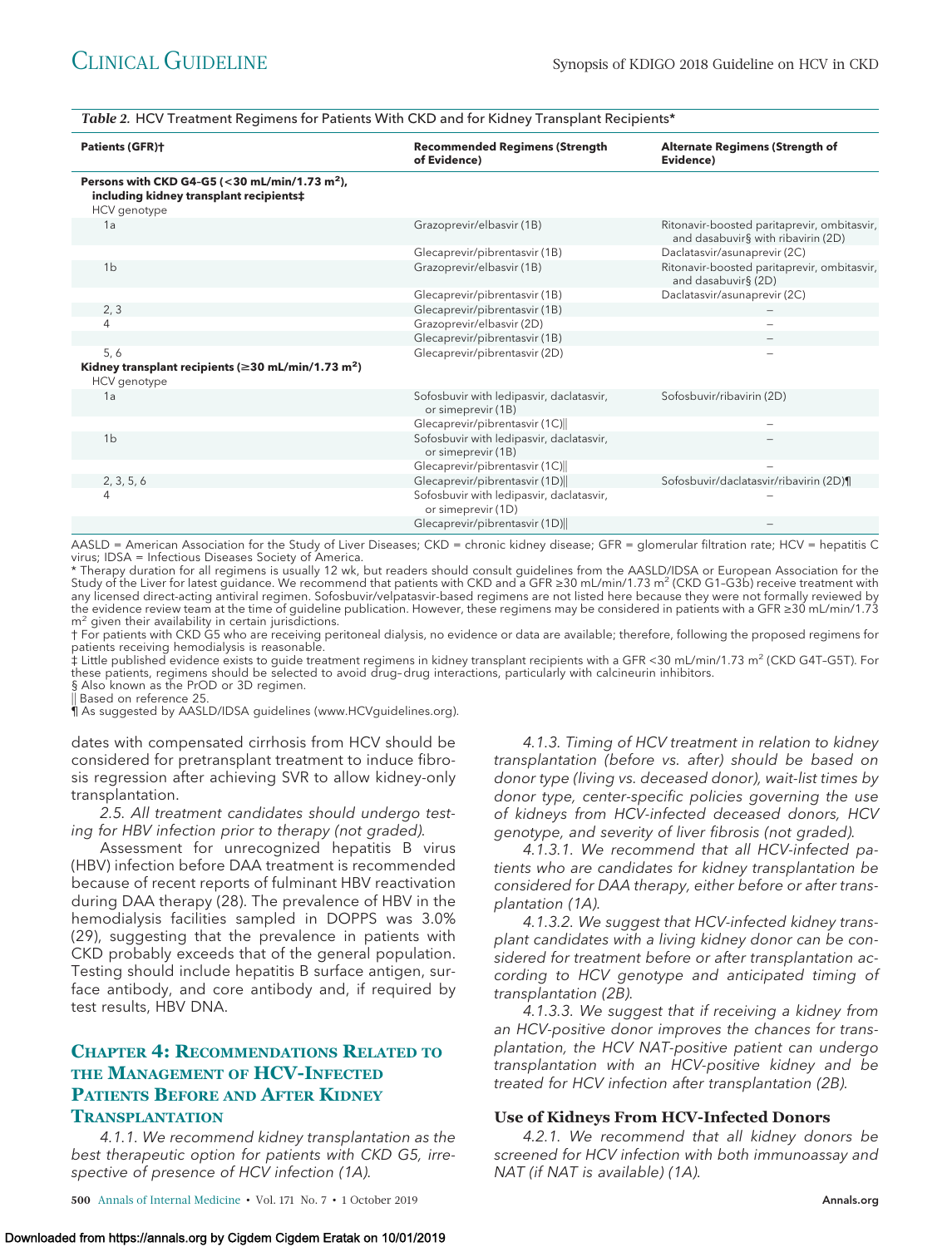4.2.2. We recommend that transplantation of kidneys from HCV NAT-positive donors be directed to recipients with positive NAT (1A).

4.2.3. After the assessment of liver fibrosis, HCVpositive potential living kidney donors who do not have cirrhosis should undergo HCV treatment before donation; they can be accepted for donation if they achieve sustained virologic response (SVR) and remain otherwise eligible to be a donor (not graded).

Hepatitis C virus infection is not a contraindication to kidney transplantation. The mortality rates are much lower in HCV-infected kidney transplant recipients than in HCV-infected patients on the transplant waitlist (30 – 32). Nevertheless, HCV-infected kidney transplant recipients have had increased mortality (33, 34), allograft loss (35, 36), posttransplant diabetes (37–39), and glomerulonephritis (40, 41) compared with noninfected patients; therefore, DAA treatment is critical, and the decision regarding pre- versus posttransplant treatment must be individualized to maximize the benefit for each patient (26). Incorporating the judgment of the transplant center and other specialists in these complex decisions is critical. Specific details regarding evidencebased DAA treatment regimens, timing of treatment, and the importance of monitoring GFR and calcineurin inhibitor levels during and after treatment are discussed elsewhere (chapter 2, section 2.4).

#### **HCV-Infected Kidney Donors**

Potential deceased donors require HCV testing with both EIA and NAT to determine whether viremia is present. Kidneys from HCV-infected deceased donors should be directed to recipients with positive NAT results. This practice has been modified by the development of research protocols describing transplantation of kidneys from NAT-positive donors to non–HCVinfected recipients who received immediate DAA treatment; these studies have reported a 100% SVR rate with good short-term allograft outcomes (42, 43). This practice may become more widespread in the future but for now should be restricted to investigational settings, although this statement may require revision as new evidence accrues. Potential living kidney donors with HCV infection should receive DAA treatment and, upon achieving an SVR, be re-evaluated to ensure that they are still appropriate kidney donors.

# **CHAPTER 5: RECOMMENDATIONS RELATED TO THE DIAGNOSIS AND MANAGEMENT OF KIDNEY DISEASES ASSOCIATED WITH HCV INFECTION**

5.2. We recommend that patients with HCVassociated glomerular disease be treated for HCV (1A). 5.2.1. We recommend that patients with HCVrelated glomerular disease showing stable kidney func-



Recommendation grade (1 or 2) and strength of evidence (A to D) are provided for each recommended treatment regimen and HCV genotype. Sofosbuvir/velpatasvir-based regimens are not shown here because they were not formally reviewed by the evidence review team at the time of guideline publication. However, these regimens may be considered in kidney transplant recipients with a GFR ≥30 mL/min/1.73 m<sup>2</sup> given their availability in certain jurisdictions. + = positive results; CKD = chronic kidney disease (T suffix in GFR categories [e.g., G1T] denotes transplant recipient); GFR = glomerular filtration rate; HCV = hepatitis C virus; NAT = nucleic acid testing.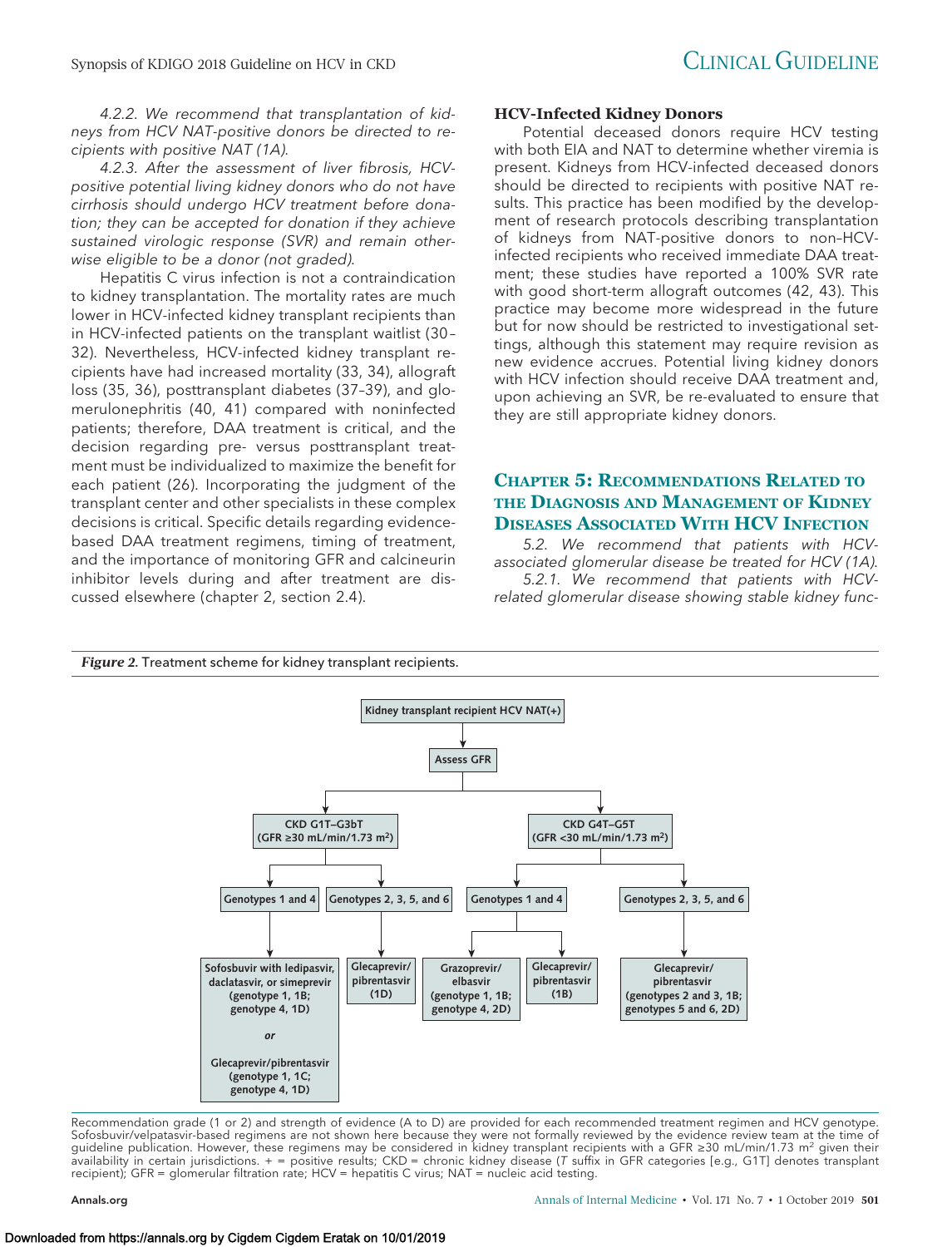tion and/or non-nephrotic proteinuria be treated initially with DAA (1C).

5.2.2. We recommend that patients with cryoglobulinemic flare, nephrotic syndrome, or rapidly progressive kidney failure be treated, in addition to DAA treatment, with immunosuppressive agents with or without plasma-exchange (1C).

5.2.3. We recommend immunosuppressive therapy in patients with histologically active HCV-associated glomerular disease who do not respond to antiviral therapy, particularly those with cryoglobulinemic kidney disease (1B).

5.2.3.1. We recommend rituximab as the first-line immunosuppressive treatment (1C).

The role of DAAs in managing HCV-associated glomerulonephritis, including HCV-associated mixed cryoglobulinemia and membranoproliferative glomerulonephritis, has become clearer in recent years. Rates of SVR have ranged from 74% to 83% in studies of DAAs for HCV-associated glomerulonephritis, with low adverse event rates (44 – 46). It is important to note that DAA treatment leads to diminished proteinuria and increased GFR and quality of life, but studies have been limited to patients with stable GFR and without rapidly progressive glomerulonephritis, cryoglobulinemic vasculitis, or nephrotic-range proteinuria. In these more urgent scenarios, immunosuppressive therapy should be administered concomitantly with DAAs, and plasma exchange should be considered. Among immunosuppressive agents, rituximab is the best-studied agent for HCVrelated glomerulonephritis (47, 48). Before initiating rituximab therapy, patients should be assessed for HBV infection to avoid fulminant hepatitis resulting from HBV reactivation.

## **DISCUSSION**

The 2018 KDIGO clinical practice guideline on HCV and CKD represents a major update to the original 2008 guideline. Because of the efficacy of DAAs in populations with CKD, including CKD G4, G5, and G5D, as well as in kidney transplant recipients, the approach to HCV management has evolved dramatically in the past 10 years. The ability to eradicate HCV with DAA treatment influenced all chapters of the 2018 update. Medium-sized prospective cohort studies and randomized controlled trials in CKD G4 and G5, as well as in patients receiving hemodialysis and in kidney transplant recipients, have consistently revealed SVR rates of 90% to 100%. The results add to the evidence base supporting efficacy of DAA treatment in patients without CKD and directly translate to the recommendation to evaluate treatment candidacy for all HCV-infected patients with CKD. Direct-acting antiviral–based treatment of HCV-associated glomerular disease is another area of rapid change, with a shift in focus from immunosuppression to HCV eradication as the first-line management approach for most patients.

The potential to cure HCV infection also affects the recommendations on HCV testing. The CDC and AASLD/IDSA already recommend 1-time HCV testing for the 1945 to 1965 birth cohort and for patients with a high risk for HCV infection, which includes several risk factors common to patients with CKD. Nephrologists generally recommend HCV testing for patients under evaluation for glomerular disease; in addition, the yield of HCV testing in patients with CKD is higher because of the increased prevalence of HCV in the CKD population. The growing evidence base supporting an association between HCV infection and faster progression of CKD to ESKD also supports the recommendation to test all patients at initial CKD evaluation. If future investigation replicates the early finding that DAA treatment may slow CKD progression (49), the imperative for HCV testing of all patients with CKD would gain strength because it would offer a novel avenue to slow CKD progression (50).

Finally, the efficacy of DAA therapy in patients with advanced kidney disease, including those receiving dialysis and kidney transplant recipients, has greatly affected the approach to HCV infection in kidney transplant candidates. Careful attention to strategies for timing HCV treatment that maximize benefit to individual patients as well as those that improve the use of HCV-infected deceased donor kidneys are becoming increasingly important (27). The new development in which HCV-infected organs are transplanted to HCVuninfected persons who receive immediate posttransplant DAA treatment may represent a major advance (42, 43, 51), but it is a new field that warrants further investigation. Clinicians treating HCV-infected kidney transplant recipients should have heightened awareness for changes in allograft function, particularly in patients receiving calcineurin inhibitors. Until more extensive experience is available to ensure the safety of DAAs, with the transplanted kidney functioning in the common GFR range of 30 to 60 mL/min/1.73  $m^2$ , kidney allograft function should be monitored closely while these patients are receiving DAA therapy.

Future research in HCV and CKD will probably shift to implementation science, as well as to costeffectiveness and decision analysis. What are the best approaches to identify HCV-infected patients with CKD? How do we ensure equitable access to DAA treatment? Does HCV treatment actually slow CKD progression? What is the optimal timing of HCV treatment in patients whose kidney disease may progress to ESKD? What are the cost implications of strategies designed to test all patients with CKD and to provide treatment to all HCV-infected persons? The answers to these and other questions will probably guide the future of HCV management in patients with CKD.

We are optimistic that the current KDIGO guideline will increase attention on the intersection between HCV and CKD and spur future investigation into new directions to improve the care of this patient population.

From Tufts Medical Center, Boston, Massachusetts (C.E.G.); Hospital Universitari i Politecnic La Fe, Valencia, Spain (M.C.B.); Cairo University, Cairo, Egypt (W.D.); Ospedale Maggiore, Milan, Italy (F.F.); Hôpital Purpan and Centre de Physiopathologie de Toulouse Purpan, Toulouse, France (J.I.); The

Downloaded from https://annals.org by Cigdem Cigdem Eratak on 10/01/2019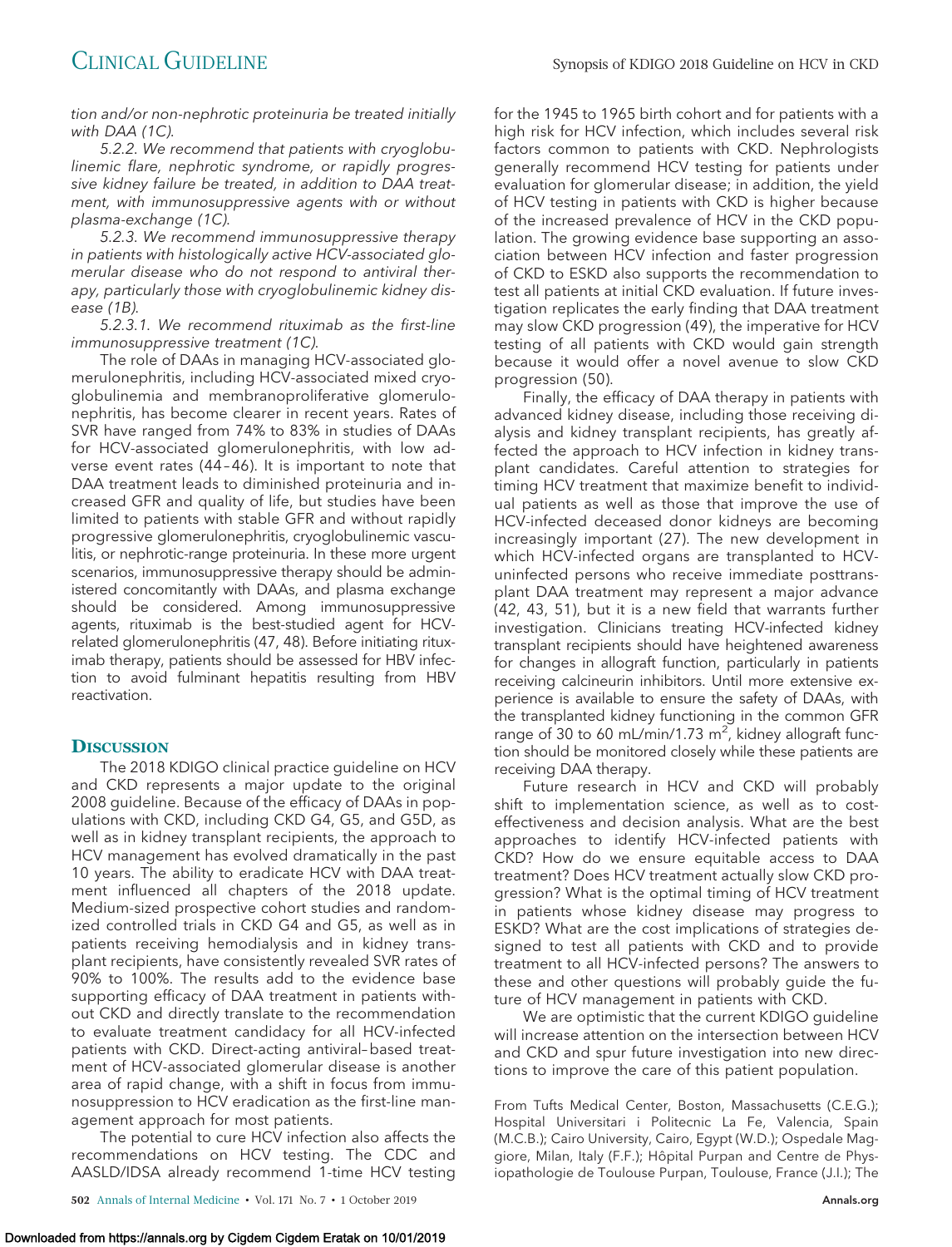# Synopsis of KDIGO 2018 Guideline on HCV in CKD CLINICAL GUIDELINE

George Institute for Global Health, New Delhi, India (V.J.); Hôpital Rangueil, Toulouse, France (N.K.); Hennepin Healthcare Research Institute, Minneapolis, Minnesota (B.L.K.); The University of Hong Kong, Pokfulam, Hong Kong (C.L.); Hospital 12 de Octubre, Madrid, Spain (J.M.M.); Centers for Disease Control and Prevention, Atlanta, Georgia (P.R.P.); Hôpital Cochin, and Université Paris Descartes, Paris, France (S.P.); Hospital Universitario Austral and Latin American Liver Research, Educational and Awareness Network, Buenos Aires, Argentina (M.O.S.); Brown University School of Public Health, Providence, Rhode Island (E.M.B.); Kidney Disease: Improving Global Outcomes, Brussels, Belgium (A.E., M.C.); Rhode Island Hospital and Brown University, Providence, Rhode Island (M.D.); Université Catholique de Louvain, Brussels, Belgium (M.J.); and University of Miami, Miami, Florida (P.M.).

**Note:** The development of this guideline is strictly funded by KDIGO, and neither KDIGO nor its guideline work group members sought or received monies or fees from corporate or commercial entities in connection with this work.

**Disclaimer:** The findings and conclusions in this report are those of the authors and do not necessarily represent the official position of the Centers for Disease Control and Prevention.

**Acknowledgment:** The authors thank the KDIGO cochairs, David C. Wheeler and Wolfgang C. Winkelmayer, for their invaluable guidance. They also acknowledge all who provided feedback during the stakeholder review of the draft guideline.

**Financial Support:** This guideline is supported by KDIGO; no funding is accepted for the development of specific guidelines.

**Disclosures:** Dr. Gordon reports personal fees from AbbVie and Alexion outside the submitted work. Dr. Berenguer reports grants from Gilead and personal fees from AbbVie outside the submitted work. Dr. Fabrizi reports personal fees from AbbVie and MSD during the conduct of the study. Dr. Jha reports grants from Baxter Healthcare and GlaxoSmithKline, personal fees from NephroPlus, and advisory board membership at Zydus Cadilla and Biocon outside the submitted work. Dr. Kamar reports personal fees from MSD, Gilead, and AbbVie during the conduct of the study and personal fees from AbbVie, Amgen, Astellas, Chiesi, Fresenius, Gilead, Medical Care, Merck Sharp and Dohme, Neovii, Novartis, Roche, Sanofi, and Shire outside the submitted work. Dr. Lai reports personal fees from Gilead Sciences and AbbVie outside the submitted work. Dr. Pol reports personal fees from Gilead and Janssen, grants from Roche, and grants and personal fees from MSD and AbbVie during the conduct of the study. Dr. Silva reports grants, personal fees, and nonfinancial support from AbbVie, MSD, Gilead, and BMS during the conduct of the study. Dr. Jadoul reports personal fees from Astellas, GlaxoSmithKline, Vifor FMC Renal Pharma, AbbVie, Amgen, Menarini, and Nipro; grants from Alexion, Janssen-Cilag, Otsuka, and Roche; and grants and personal fees from Merck (MSD) outside the submitted work. Dr. Martin has served as a consultant for AbbVie, Merck, and Gilead. Authors not named here have disclosed no conflicts of interest. Disclosures can also be viewed at [www.acponline.org/authors/icmje/Conflict](http://www.acponline.org/authors/icmje/ConflictOfInterestForms.do?msNum=M19-1539) [OfInterestForms.do?msNum=M19-1539.](http://www.acponline.org/authors/icmje/ConflictOfInterestForms.do?msNum=M19-1539)

**Corresponding Author:** Craig Gordon, MD, MS, Division of Nephrology, Tufts Medical Center, 800 Washington Street,

Box #391, Boston, MA 02111; e-mail, [cgordon@tuftsmedical](mailto:cgordon@tuftsmedicalcenter.org) [center.org.](mailto:cgordon@tuftsmedicalcenter.org)

Current author addresses and author contributions are available at [Annals.org.](http://www.annals.org)

#### **References**

1. Gordon CE, Balk EM, Becker BN, et al. KDOQI US commentary on the KDIGO clinical practice guideline for the prevention, diagnosis, evaluation, and treatment of hepatitis C in CKD. Am J Kidney Dis. 2008;52:811-25. [PMID: 18971009] doi:10.1053/j.ajkd.2008.08.005 2. Kidney Disease: Improving Global Outcomes (KDIGO). KDIGO clinical practice guidelines for the prevention, diagnosis, evaluation, and treatment of hepatitis C in chronic kidney disease. Kidney Int Suppl. 2008:S1-99. [PMID: 18382440] doi:10.1038/ki.2008.81

3. Jadoul M, Berenguer MC, Doss W, et al. Executive summary of the 2018 KDIGO Hepatitis C in CKD Guideline: welcoming advances in evaluation and management. Kidney Int. 2018;94:663-673. [PMID: 30243313] doi:10.1016/j.kint.2018.06.011

4. Kidney Disease: Improving Global Outcomes (KDIGO) Hepatitis C Work Group. KDIGO 2018 clinical practice guideline for the prevention, diagnosis, evaluation, and treatment of hepatitis C in chronic kidney disease. Kidney Int Suppl (2011). 2018;8:91-165. [PMID: 30675443] doi:10.1016/j.kisu.2018.06.001

5. Uhlig K, Macleod A, Craig J, et al. Grading evidence and recommendations for clinical practice guidelines in nephrology. A position statement from Kidney Disease: Improving Global Outcomes (KDIGO). Kidney Int. 2006;70:2058-65. [PMID: 17003817]

6. American Association for the Study of Liver Diseases, Infectious Diseases Society of America. HCV guidance: recommendations for testing, managing, and treating hepatitis C. Accessed at [www.hcv](http://www.hcvguidelines.org) [guidelines.org](http://www.hcvguidelines.org) on 9 April 2019.

7. Akiba T, Hora K, Imawari M, et al. 2011 Japanese Society for Dialysis Therapy guidelines for the treatment of hepatitis C virus infection in dialysis patients. Ther Apher Dial. 2012;16:289-310. [PMID: 22817117] doi:10.1111/j.1744-9987.2012.01078.x

8. European Association for the Study of the Liver. EASL recommendations on treatment of hepatitis C 2018. J Hepatol. 2018;69:461- 511. [PMID: 29650333] doi:10.1016/j.jhep.2018.03.026

9. Jadoul M, Bieber BA, Martin P, et al. Prevalence, incidence, and risk factors for hepatitis C virus infection in hemodialysis patients. Kidney Int. 2019;95:939-947. [PMID: 30904068] doi:10.1016/j.kint .2018.11.038

10. Polaris Observatory HCV Collaborators. Global prevalence and genotype distribution of hepatitis C virus infection in 2015: a modelling study. Lancet Gastroenterol Hepatol. 2017;2:161-176. [PMID: 28404132] doi:10.1016/S2468-1253(16)30181-9

11. Fabrizi F, Donato FM, Messa P. Association between hepatitis C virus and chronic kidney disease: a systematic review and metaanalysis. Ann Hepatol. 2018;17:364-391. [PMID: 29735788] doi:10 .5604/01.3001.0011.7382

12. Centers for Disease Control and Prevention. Testing recommendations for hepatitis C virus infection. Accessed at [www.cdc.gov](http://www.cdc.gov/hepatitis/hcv/guidelinesc.htm) [/hepatitis/hcv/guidelinesc.htm](http://www.cdc.gov/hepatitis/hcv/guidelinesc.htm) on 14 August 2019.

13. Fabrizi F, Verdesca S, Messa P, et al. Hepatitis C virus infection increases the risk of developing chronic kidney disease: a systematic review and meta-analysis. Dig Dis Sci. 2015;60:3801-13. [PMID: 26195311] doi:10.1007/s10620-015-3801-y

14. Sise ME, Chute DF, Oppong Y, et al. Direct-acting antiviral therapy slows kidney function decline in patients with hepatitis C virus infection and chronic kidney disease. Kidney Int. 2019. [PMID: 31337501] doi:10.1016/j.kint.2019.04.030

15. Goodkin DA, Bieber B, Jadoul M, et al. Mortality, hospitalization, and quality of life among patients with hepatitis C infection on hemodialysis. Clin J Am Soc Nephrol. 2017;12:287-297. [PMID: 27908905] doi:10.2215/CJN.07940716

16. Gordon CE, Uhlig K, Lau J, et al. Interferon treatment in hemodialysis patients with chronic hepatitis C virus infection: a systematic review of the literature and meta-analysis of treatment efficacy and harms. Am J Kidney Dis. 2008;51:263-77. [PMID: 18215704] doi:10 .1053/j.ajkd.2007.11.003

[Annals.org](http://www.annals.org) **Annals of Internal Medicine • Vol. 171 No. 7 • 1 October 2019 503**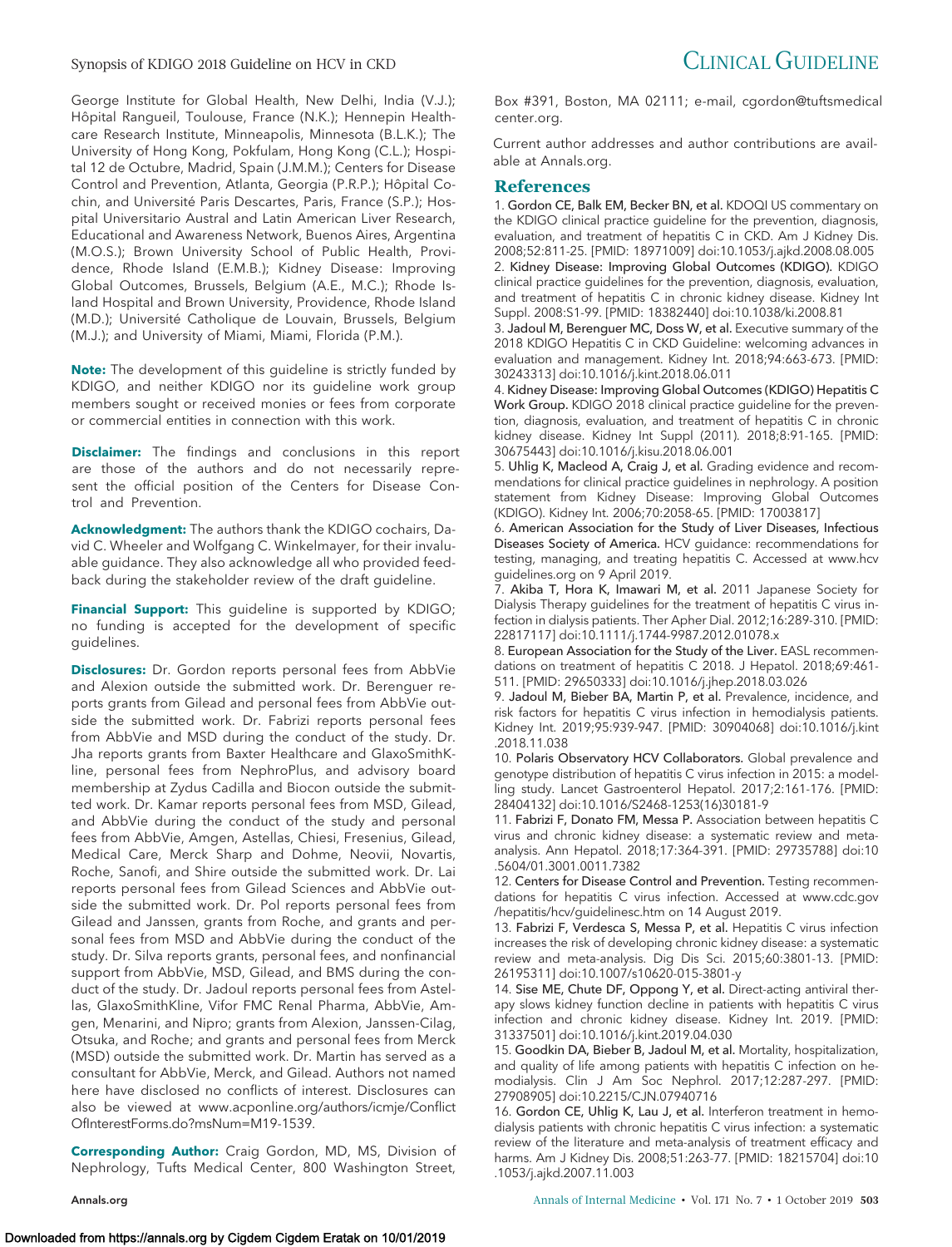17. Fabrizi F, Dixit V, Messa P, et al. Antiviral therapy (pegylated interferon and ribavirin) of hepatitis C in dialysis patients: metaanalysis of clinical studies. J Viral Hepat. 2014;21:681-9. [PMID: 25040244] doi:10.1111/jvh.12276

18. Kamar N, Ribes D, Izopet J, et al. Treatment of hepatitis C virus infection (HCV) after renal transplantation: implications for HCVpositive dialysis patients awaiting a kidney transplant. Transplantation. 2006;82:853-6. [PMID: 17038897]

19. Bruchfeld A, Roth D, Martin P, et al. Elbasvir plus grazoprevir in patients with hepatitis C virus infection and stage 4-5 chronic kidney disease: clinical, virological, and health-related quality-of-life outcomes from a phase 3, multicentre, randomised, double-blind, placebo-controlled trial. Lancet Gastroenterol Hepatol. 2017;2:585- 594. [PMID: 28576451] doi:10.1016/S2468-1253(17)30116-4

20. Colombo M, Aghemo A, Liu H, et al. Treatment with ledipasvirsofosbuvir for 12 or 24 weeks in kidney transplant recipients with chronic hepatitis C virus genotype 1 or 4 infection: a randomized trial. Ann Intern Med. 2017;166:109-117. [PMID: 27842383] doi:10 .7326/M16-1205

21. Gane E, Lawitz E, Pugatch D, et al. Glecaprevir and pibrentasvir in patients with HCV and severe renal impairment. N Engl J Med. 2017; 377:1448-1455. [PMID: 29020583] doi:10.1056/NEJMoa1704053

22. Roth D, Nelson DR, Bruchfeld A, et al. Grazoprevir plus elbasvir in treatment-naive and treatment-experienced patients with hepatitis C virus genotype 1 infection and stage 4-5 chronic kidney disease (the C-SURFER study): a combination phase 3 study. Lancet. 2015;386:1537- 45. [PMID: 26456905] doi:10.1016/S0140-6736(15)00349-9

23. Afdhal N, Zeuzem S, Kwo P, et al; ION-1 Investigators. Ledipasvir and sofosbuvir for untreated HCV genotype 1 infection. N Engl J Med. 2014;370:1889-98. [PMID: 24725239] doi:10.1056/NEJMoa1402454

24. Zeuzem S, Foster GR,Wang S, et al. Glecaprevir-pibrentasvir for 8 or 12 weeks in HCV genotype 1 or 3 infection. N Engl J Med. 2018;378: 354-369. [PMID: 29365309] doi:10.1056/NEJMoa1702417

25. Reau N, Kwo PY, Rhee S, et al. Glecaprevir/pibrentasvir treatment in liver or kidney transplant patients with hepatitis C virus infection. Hepatology. 2018;68:1298-1307. [PMID: 29672891] doi:10 .1002/hep.30046

26. Cohen-Bucay A, Francis JM, Gordon CE. Timing of hepatitis C virus infection treatment in kidney transplant candidates. Hemodial Int. 2018;22 Suppl 1:S61-S70. [PMID: 29694723] doi:10.1111/hdi .12643

27. Reese PP, Abt PL, Blumberg EA, et al. Transplanting hepatitis C-positive kidneys. N Engl J Med. 2015;373:303-5. [PMID: 26200976] doi:10.1056/NEJMp1505074

28. Bersoff-Matcha SJ, Cao K, Jason M, et al. Hepatitis B virus reactivation associated with direct-acting antiviral therapy for chronic hepatitis C virus: a review of cases reported to the U.S. Food and Drug Administration Adverse Event Reporting System. Ann Intern Med. 2017;166:792-798. [PMID: 28437794] doi:10.7326/M17-0377 29. Burdick RA, Bragg-Gresham JL, Woods JD, et al. Patterns of hepatitis B prevalence and seroconversion in hemodialysis units

from three continents: the DOPPS. Kidney Int. 2003;63:2222-9. [PMID: 12753311]

30. Bloom RD, Sayer G, Fa K, et al. Outcome of hepatitis C virusinfected kidney transplant candidates who remain on the waiting list. Am J Transplant. 2005;5:139-44. [PMID: 15636622]

31. Knoll GA, Tankersley MR, Lee JY, et al. The impact of renal transplantation on survival in hepatitis C-positive end-stage renal disease patients. Am J Kidney Dis. 1997;29:608-14. [PMID: 9100052]

32. Pereira BJ, Natov SN, Bouthot BA, et al. Effects of hepatitis C infection and renal transplantation on survival in end-stage renal disease. The New England Organ Bank Hepatitis C Study Group. Kidney Int. 1998;53:1374-81. [PMID: 9573555]

33. Abbott KC, Bucci JR, Matsumoto CS, et al. Hepatitis C and renal transplantation in the era of modern immunosuppression. J Am Soc Nephrol. 2003;14:2908-18. [PMID: 14569101]

34. Meier-Kriesche HU, Ojo AO, Hanson JA, et al. Hepatitis C antibody status and outcomes in renal transplant recipients. Transplantation. 2001;72:241-4. [PMID: 11477346]

35. Bruchfeld A, Wilczek H, Elinder CG. Hepatitis C infection, time in renal-replacement therapy, and outcome after kidney transplantation. Transplantation. 2004;78:745-50. [PMID: 15371680]

36. Morales JM, Domínguez-Gil B, Sanz-Guajardo D, et al. The influence of hepatitis B and hepatitis C virus infection in the recipient on late renal allograft failure. Nephrol Dial Transplant. 2004;19 Suppl 3:iii72-6. [PMID: 15192141]

37. Abbott KC, Lentine KL, Bucci JR, et al. Impact of diabetes and hepatitis after kidney transplantation on patients who are affected by hepatitis C virus. J Am Soc Nephrol. 2004;15:3166-74. [PMID: 15579520]

38. Bloom RD, Rao V, Weng F, et al. Association of hepatitis C with posttransplant diabetes in renal transplant patients on tacrolimus. J Am Soc Nephrol. 2002;13:1374-80. [PMID: 11961026]

39. Kasiske BL, Snyder JJ, Gilbertson D, et al. Diabetes mellitus after kidney transplantation in the United States. Am J Transplant. 2003; 3:178-85. [PMID: 12603213]

40. Morales JM, Pascual-Capdevila J, Campistol JM, et al. Membranous glomerulonephritis associated with hepatitis C virus infection in renal transplant patients. Transplantation. 1997;63:1634-9. [PMID: 9197359]

41. Roth D, Cirocco R, Zucker K, et al. De novo membranoproliferative glomerulonephritis in hepatitis C virus-infected renal allograft recipients. Transplantation. 1995;59:1676-82. [PMID: 7541575]

42. Durand CM, Bowring MG, Brown DM, et al. Direct-acting antiviral prophylaxis in kidney transplantation from hepatitis C virus-infected donors to noninfected recipients: an open-label nonrandomized trial. Ann Intern Med. 2018;168:533-540. [PMID: 29507971] doi:10 .7326/M17-2871

43. Goldberg DS, Abt PL, Blumberg EA, et al. Trial of transplantation of HCV-infected kidneys into uninfected recipients [Letter]. N Engl J Med. 2017;376:2394-2395. [PMID: 28459186] doi:10.1056 /NEJMc1705221

44. Saadoun D, Thibault V, Si Ahmed SN, et al. Sofosbuvir plus ribavirin for hepatitis C virus-associated cryoglobulinaemia vasculitis: VASCUVALDIC study. Ann Rheum Dis. 2016;75:1777-82. [PMID: 26567178] doi:10.1136/annrheumdis-2015-208339

45. Sise ME, Bloom AK, Wisocky J, et al. Treatment of hepatitis C virus-associated mixed cryoglobulinemia with direct-acting antiviral agents. Hepatology. 2016;63:408-17. [PMID: 26474537] doi:10 .1002/hep.28297

46. Fabrizi F, Aghemo A, Lampertico P, et al. Immunosuppressive and antiviral treatment of hepatitis C virus-associated glomerular disease: A long-term follow-up. Int J Artif Organs. 2018;41:306-318. [PMID: 29595085] doi:10.1177/0391398818762358

47. De Vita S, Quartuccio L, Isola M, et al. A randomized controlled trial of rituximab for the treatment of severe cryoglobulinemic vasculitis. Arthritis Rheum. 2012;64:843-53. [PMID: 22147661] doi:10 .1002/art.34331

48. Sneller MC, Hu Z, Langford CA. A randomized controlled trial of rituximab following failure of antiviral therapy for hepatitis C virusassociated cryoglobulinemic vasculitis. Arthritis Rheum. 2012;64: 835-42. [PMID: 22147444] doi:10.1002/art.34322

49. Sise ME, Backman E, Ortiz GA, et al. Effect of sofosbuvir-based hepatitis C virus therapy on kidney function in patients with CKD. Clin J Am Soc Nephrol. 2017;12:1615-1623. [PMID: 28882857] doi:10 .2215/CJN.02510317

50. Ridruejo E, Mendizabal M, Silva MO. Rationale for treating hepatitis C virus infection in patients with mild to moderate chronic kidney disease. Hemodial Int. 2018;22 Suppl 1:S97-S103. [PMID: 29694730] doi:10.1111/hdi.12651

51. Molnar MZ, Nair S, Cseprekal O, et al. Transplantation of kidneys from hepatitis C-infected donors to hepatitis C-negative recipients: single center experience. Am J Transplant. 2019. [PMID: 31306549] doi:10.1111/ajt.15530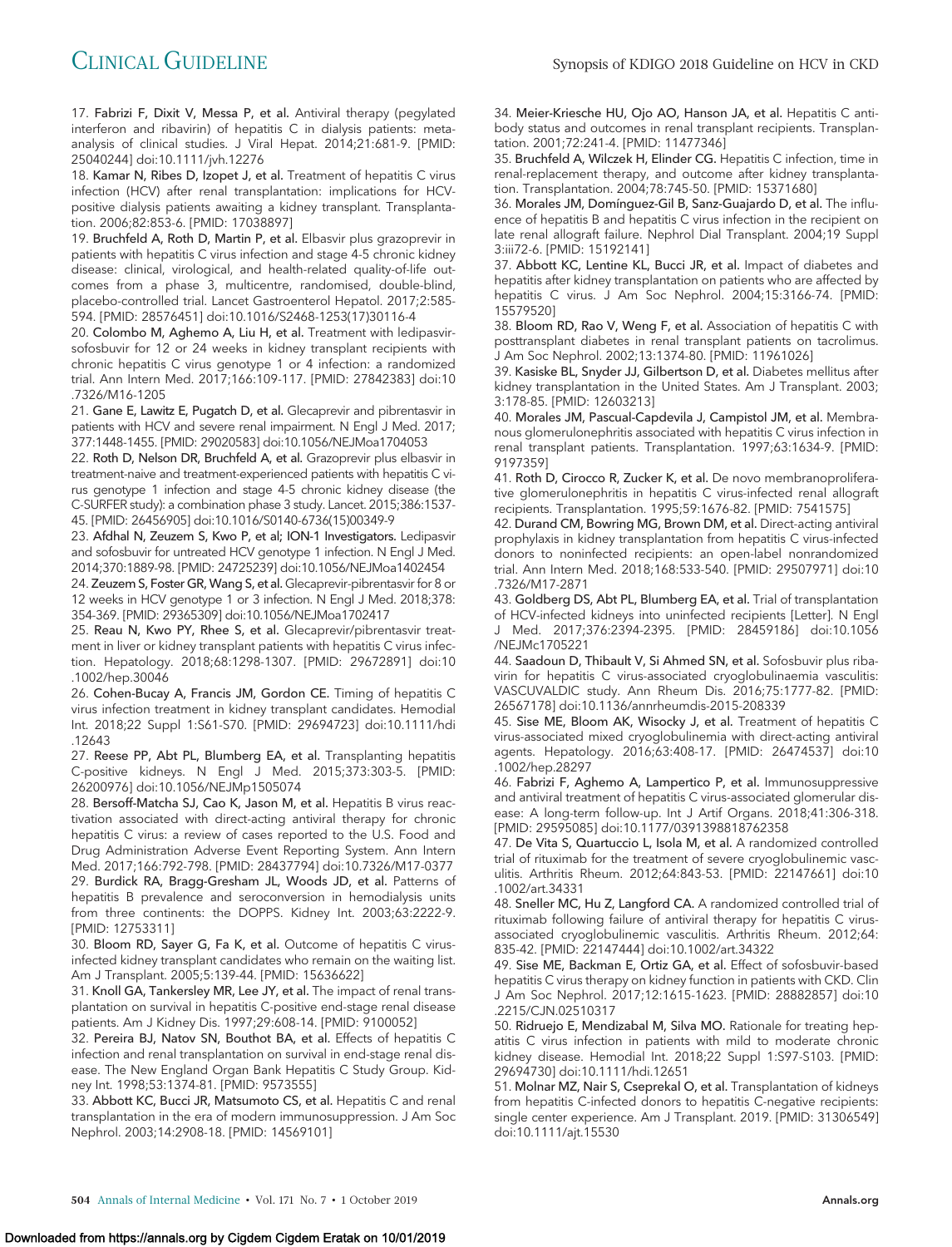**Current Author Addresses:** Dr. Gordon: Division of Nephrology, Tufts Medical Center, 800 Washington Street, Box #391, Boston, MA 02111.

Dr. Berenguer: Department of Gastroenterology, Hepatology and Liver Transplantation Unit, Hospital Universitari i Politecnic La Fe, Avenida Fernando Abril Martorell, 106, 46026 Valencia, Spain.

Dr. Doss: 12 Sarah El Gezira Street, Zamalek, Cairo 11211, Egypt.

Dr. Fabrizi: Divisione Nefrologica, Ospedale Maggiore, Padiglione Croff, Via Commenda 15, 20122 Milan, Italy.

Dr. Izopet: Laboratoire de virologie, Centre national de référence du virus de l'hépatite E, CHU Toulouse, Hôpital Purpan, 31300 Toulouse, France.

Dr. Jha: The George Institute for Global Health, 310 –11 Splendor Forum, Jasola, New Delhi 110025, India.

Dr. Kamar: Department of Nephrology and Organ Transplantation, CHU Rangueil, TSA 50032, Cedex 9, Toulouse 31059, France.

Dr. Kasiske: Hennepin Healthcare Research Institute, Scientific Registry of Transplant Recipients, 701 Park Avenue, Suite S4.100, Minneapolis, MN 55415.

Dr. Lai: Department of Medicine, The University of Hong Kong, Queen Mary Hospital, Pokfulam Road 102, Pokfulam, Hong Kong.

Dr. Morales: Healthcare Research Institute, Hospital 12 de Octubre, 28041 Madrid, Spain.

Dr. Patel: Division of Healthcare Quality Promotion, Centers for Disease Control and Prevention, 1600 Clifton Road, Atlanta, GA 30333.

Dr. Pol: Département d'Hépatologie, Hôpital Cochin, APHP, INSERM U1223, UMS-20, Institut Pasteur, Université Paris Descartes, Paris, France.

Dr. Silva: Hepatology and Liver Transplant Unit, Hospital Universitario Austral, Avenida Juan D. Perón 1500, B1629AHJ Pilar, Provincia de Buenos Aires, Buenos Aires, Argentina.

Drs. Balk and Di: Center for Evidence Synthesis in Health, Box G-S121-8, Brown University School of Public Health, Providence, RI 02912.

Ms. Earley and Mr. Cheung: KDIGO, Avenue Louise 65, Suite 11, 1050 Brussels, Belgium.

Dr. Jadoul: Department of Nephrology, Cliniques Universitaires Saint-Luc, Université Catholique de Louvain, Avenue Hippocrate 10, 1200 Bruxelles, Belgium.

Dr. Martin: Division of Gastroenterology and Hepatology, University of Miami, Miller School of Medicine, 1120 Northwest 14th Street, Room 1115, Miami, FL 33136.

**Author Contributions:** Conception and design: F. Fabrizi, J. Izopet, B.L. Kasiske, C.L. Lai, J.M. Morales, S. Pol, E.M. Balk, A. Earley, M. Jadoul, P. Martin.

Analysis and interpretation of the data: M.C. Berenguer, F. Fabrizi, J. Izopet, V. Jha, N. Kamar, B.L. Kasiske, C.L. Lai, J.M. Morales, P.R. Patel, S. Pol, M.O. Silva, E.M. Balk, A. Earley, M. Di.

Drafting of the article: C.E. Gordon, F. Fabrizi, V. Jha, C.L. Lai, J.M. Morales, P.R. Patel, S. Pol, M.O. Silva, A. Earley.

Critical revision for important intellectual content: C.E. Gordon, M.C. Berenguer, W. Doss, F. Fabrizi, J. Izopet, V. Jha, N. Kamar, C.L. Lai, J.M. Morales, P.R. Patel, S. Pol, M.O. Silva, E.M. Balk, A. Earley, M. Di, M. Jadoul, P. Martin.

Final approval of the article: C.E. Gordon, M. Berenguer, W. Doss, F. Fabrizi, J. Izopet, V. Jha, N. Kamar, B.L. Kasiske, C.L. Lai, J.M. Morales, P.R. Patel, S. Pol, M.O. Silva, E.M. Balk, A. Earley, M. Di, M. Cheung, M. Jadoul, P. Martin.

Provision of study materials or patients: C.L. Lai, E.M. Balk. Statistical expertise: E.M. Balk.

Administrative, technical, or logistic support: C.E. Gordon, A. Earley, M. Cheung.

Collection and assembly of data: F. Fabrizi, B.L. Kasiske, C.L. Lai, J.M. Morales, P.R. Patel, M.O. Silva, E.M. Balk, A. Earley, M. Di, M. Jadoul.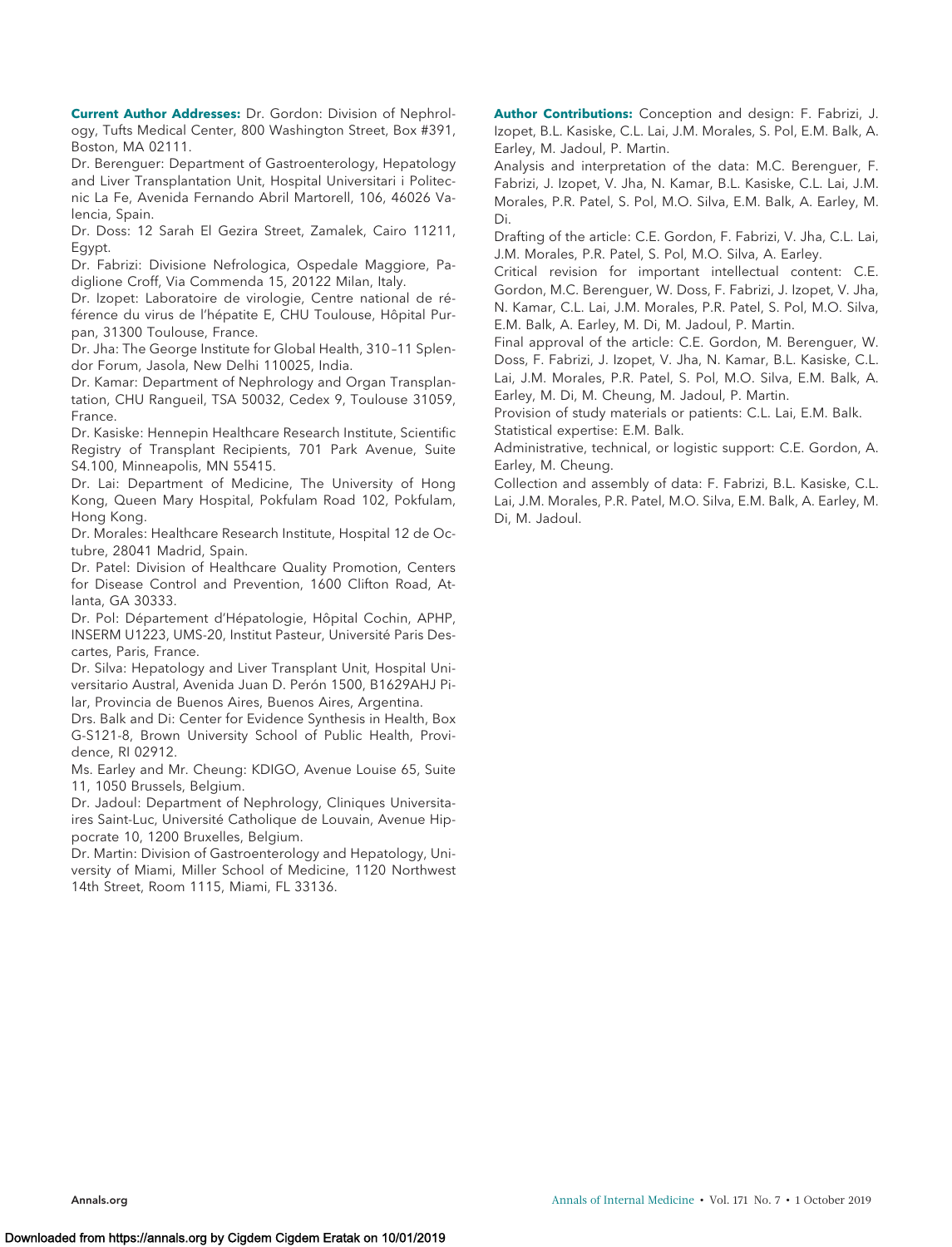*Appendix Figure.* Prognosis of CKD, by categories of GFR and albuminuria.

|                                                                        |                |                                     |           | Persistent Albuminuria Categories<br><b>Description and Range</b> |                                 |                            |
|------------------------------------------------------------------------|----------------|-------------------------------------|-----------|-------------------------------------------------------------------|---------------------------------|----------------------------|
|                                                                        |                |                                     |           | A <sub>1</sub>                                                    | A2                              | A3                         |
|                                                                        |                |                                     |           | Normal to<br>mildly<br>increased                                  | Moderately<br>increased         | Severely<br>increased      |
|                                                                        |                |                                     |           | $<$ 30 mg/g<br><3 mg/mmol                                         | 30-300 $mg/g$<br>$3-30$ mg/mmol | $>300$ mg/g<br>>30 mg/mmol |
|                                                                        | G <sub>1</sub> | Normal or high                      | $\geq 90$ |                                                                   |                                 |                            |
|                                                                        | G <sub>2</sub> | Mildly decreased                    | $60 - 89$ |                                                                   |                                 |                            |
|                                                                        | G3a            | Mildly to moderately<br>decreased   | $45 - 59$ |                                                                   |                                 |                            |
| Categories (mL/min/1.73 m <sup>2</sup> )<br>Description and Range<br>Ğ | G3b            | Moderately to<br>severely decreased | $30 - 44$ |                                                                   |                                 |                            |
|                                                                        | G4             | Severely decreased                  | $15 - 29$ |                                                                   |                                 |                            |
|                                                                        | G <sub>5</sub> | Kidney failure                      | < 15      |                                                                   |                                 |                            |

Chronic kidney disease is defined as abnormalities of kidney structure or function that are present for >3 months and have health implications. It is classified on the basis of cause, GFR category (G1 to G5), and albuminuria category (A1 to A3 [presented as albumin– creatinine ratios]). Green means low risk (no CKD if no other markers of kidney disease), yellow means moderately increased risk, orange means high risk, and red means very high risk. The suffix D denotes dialysis (for example, CKD G5D refers to a patient with CKD stage G5 who is receiving dialysis). CKD = chronic kidney disease; GFR = glomerular filtration rate; KDIGO = Kidney Disease: Improving Global Outcomes. (Reproduced with permission of KDIGO.).

#### *Appendix Table 1.* GRADE Criteria Used for Grading the Strength of a Recommendation\*

|                          | <b>Implications</b>                                                                                                     |                                                                                                                                                                                            |                                                                                                                          |  |
|--------------------------|-------------------------------------------------------------------------------------------------------------------------|--------------------------------------------------------------------------------------------------------------------------------------------------------------------------------------------|--------------------------------------------------------------------------------------------------------------------------|--|
| Grade                    | <b>Patients</b>                                                                                                         | <b>Clinicians</b>                                                                                                                                                                          | <b>Policy</b>                                                                                                            |  |
| Level 1 ("We recommend") | Most people in your situation would want<br>the recommended course of action,<br>and only a small proportion would not. | Most patients should receive the<br>recommended course of<br>action.                                                                                                                       | The recommendation can be evaluated<br>as a candidate for developing a<br>policy or a performance measure.               |  |
| Level 2 ("We suggest")   | The majority of people in your situation<br>would want the recommended course<br>of action, but many would not.         | Different choices will be<br>appropriate for different patients.<br>Each patient needs help to arrive<br>at a management decision<br>consistent with her or his values<br>and preferences. | The recommendation is likely to<br>require debate and involvement of<br>stakeholders before policy can be<br>determined. |  |

GRADE = Grading of Recommendations Assessment, Development and Evaluation.

\* The additional category "not graded" is used, typically, to provide guidance on the basis of common sense or if the topic does not allow adequate application of evidence. The most common examples include recommendations regarding monitoring intervals, counseling, and referral to other clinical specialists. The ungraded recommendations are generally written as simple declarative statements but are not meant to be interpreted as being stronger than level 1 or 2 recommendations.

| Appendix Table 2. GRADE Criteria Used for Grading the Overall Quality of Evidence |                            |                                                                                                                                     |  |
|-----------------------------------------------------------------------------------|----------------------------|-------------------------------------------------------------------------------------------------------------------------------------|--|
| Grade                                                                             | <b>Quality of Evidence</b> | <b>Meaning</b>                                                                                                                      |  |
|                                                                                   | High                       | We are confident that the true effect lies close to that of the estimate of the effect.                                             |  |
| B                                                                                 | Moderate                   | The true effect is likely to be close to the estimate of the effect, but there is a possibility that it is substantially different. |  |
|                                                                                   | Low                        | The true effect may be substantially different from the estimate of the effect.                                                     |  |
|                                                                                   | Very low                   | The estimate of effect is very uncertain, and often will be far from the truth.                                                     |  |

GRADE = Grading of Recommendations Assessment, Development and Evaluation.